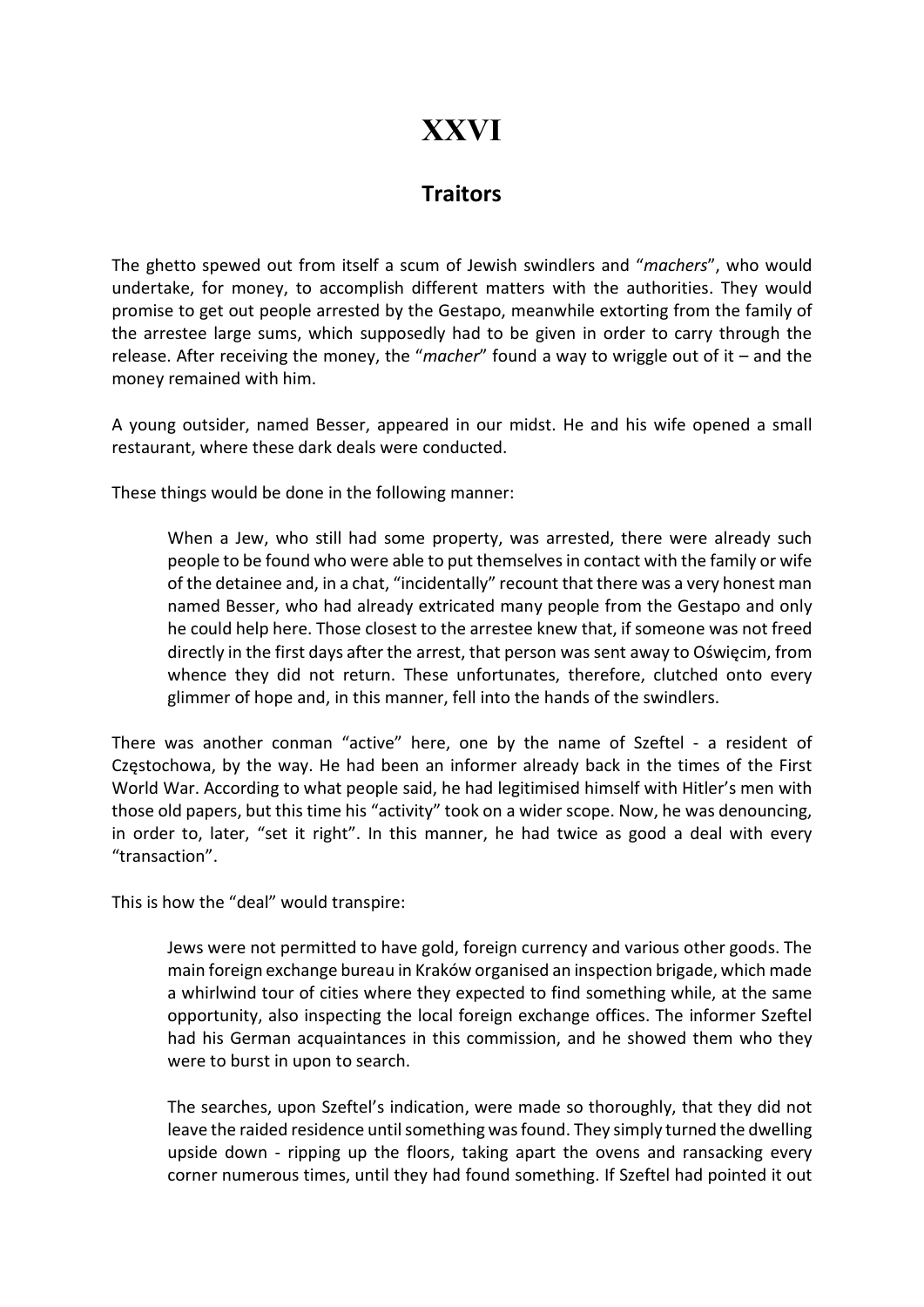– that meant that it had to be found! The owner of the residence was arrested and tortured for as long as it took, until he gave away his associates, who were also detained. Such a bit of work was recognised as Szeftel's and he was, therefore, the only one who could "set it right".

The wives and relatives of the arrestees would then run to Szeftel, who was immediately prepared to do these unfortunate people a favour. He would promise that if he, himself, would not be able to resolve the issue, he would send his son - and if his son would also be unable to assist, he would send his daughter. Szeftel's "setting things right" would usually end in thus - for the considerable sum that he extricated from these hapless people, some were freed and the others sent away. Szeftel gave to understand that this could not be otherwise, because if the commission members carried through a search, afterwards, they needed to show that they had found guilty parties.

A further array of other swindlers was rampant among us in those bitter, black days. This lasted until, one day, Gestapo men stormed the swindlers, took from them a great deal of money, gold and other valuables and, afterwards, arrested them and sent them away to Oświęcim. As it later became known, the Germans cleared them away because they knew too many secrets and had become awkward to the Gestapo people.

> \* \* \*

An ordinance from the authorities was issued, to the effect that all non-German inhabitants of the Generalgouvernement had to report to receive Kennkarten [identity cards].

The Kennkarten for Poles were grey in colour and for Jews and gypsies - yellow. Besides that, immediately on the first page of the Jewish Kennkarten, there was a "J" for "Jude" [Jew], so that immediately upon taking the document in hand, they would know with whom they were dealing.

Polish officials were employed in the ghetto in the preparatory works to issue the Kennkarten. They collected the payment and sent the Jews to be photographed. For not complying with the ordinance, one faced a large fine. All Jews - men and women from the age of twelve - fell under this law, and it was implemented just like all the previous laws.

> \* \* \*

The German Labour Office issued an ordinance to the effect that all Jews aged between twelve and sixteen were to report to the Labour Office with all [their] documents. There, each were questioned and they recorded their employment since childhood. Everyone received a notice stating that he had been recruited by the German Labour Office for forced labour.

After some time, the Judenrat received an order to renovate a premises for a Jewish division of the German Labour Office. The premises was renovated and, above it, was hung a sign with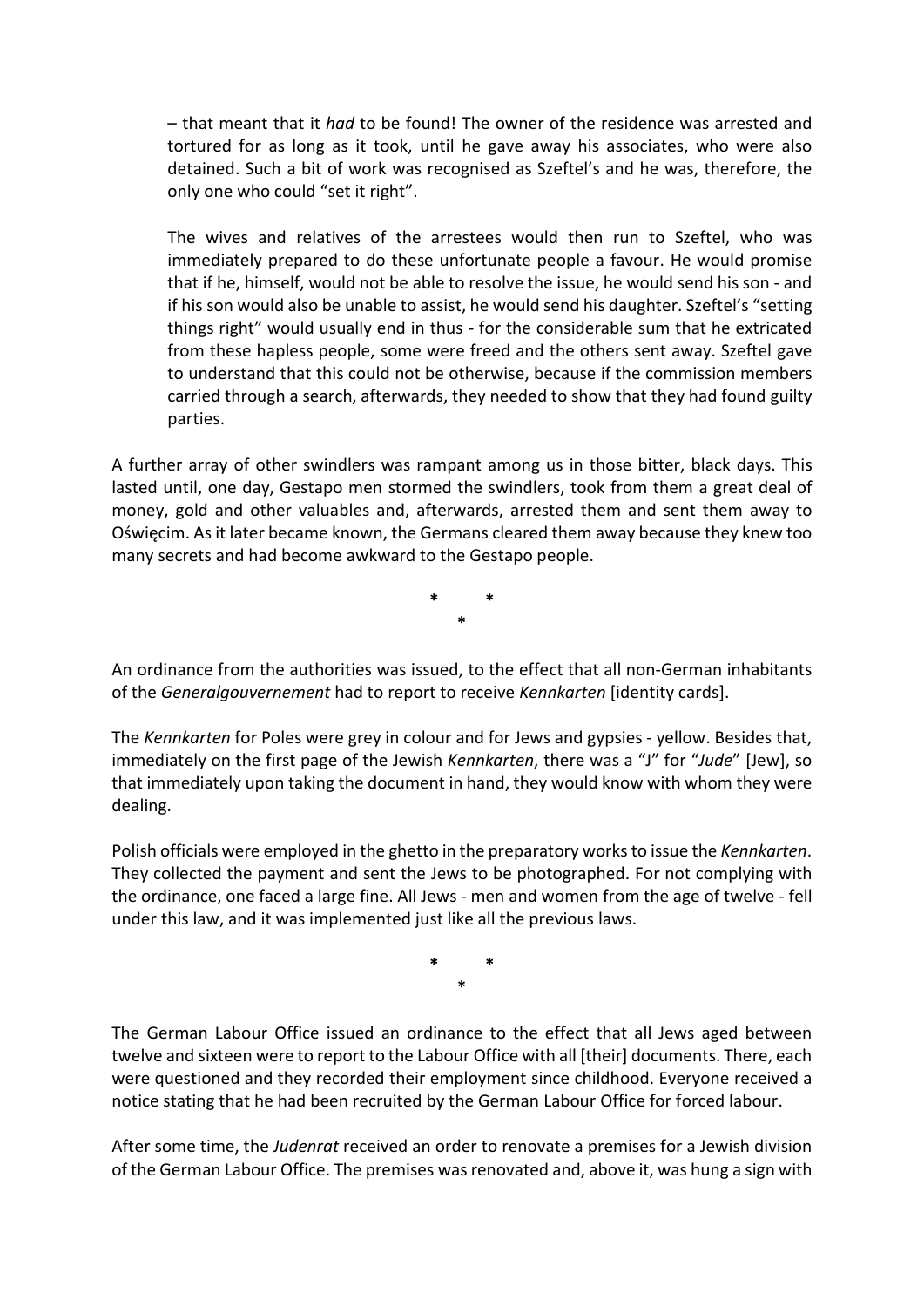the word "Judeneinsatz" [Jewish (Labour) Deployment]. Immediately afterwards, an announcement appeared in the ghetto to the effect that all Jews were to report to the new office of the Judeneinsatz. There, everyone received a work booklet, which was called a "Meldekarte" [registration card], where one's place of employment was registered. This Meldekarte also served as a document with which to legitimate oneself.

Once the issuing of the Meldekarten was completed, the Judeneinsatz division of the German Labour Office took the Jewish workers under its supervision.

The leader of the Judeneinsatz was a German of about fifty by the name of Frentzel - a big drunk. All ordinances, regarding Jewish workers, were addressed to him, and Herr Frentzel had the authority to command that Jews be seized in the streets for work and could generally create great trouble - if that was what he wished. The Jewish Labour Office was completely under his authority. Therefore, the officials of the Jewish Labour Office would often treat him to a good drink, thus making him "their own", as they would call it.

Early one summer morning in 1942, Jewish policemen woke up all the men in the ghetto and ordered them, in the name of the German authorities, to report to the large New Market Square [Nowy Rynek]. Whoever hid would be shot. Everyone went out to the marketplace, where already higher German officials - the Stadthauptmann, German managers of the ammunitions factories, the leader of the Judeneinsatz, Frentzel, and officials of the Jewish Employment Office - were standing on one side holding papers.

Frentzel called out names of Jews who were employed in German munitions factories and in other enterprises. Those [whose names were] called out were immediately led off to their workplaces. The Jewish officials constantly slipped Frentzel new lists of names. The purpose of this gathering soon became clear. The German officials were conducting an inspection to see whether all the Jews were employed in a job and if Frentzel was carrying his duties out properly. It emerged that from the number of fourteen thousand Jews [assembled there], only two thousand were left in the square as unemployed. It seemed that the inspection had gone well. The two thousand Jews were taken away to a factory building that was standing empty and a group of Polish policemen was stationed to guard them. No one knew what awaited these men. Days went by and the men still remained under arrest in very bad conditions. They slept on the bare ground, only receiving food from the Judenrat kitchen and nobody was allowed to visit them.

The Judenrat worked on Herr Frentzel to intervene for the people to be released, saying that he needed the people for work. After many days and long efforts, it ended with paying several hundred thousand złoty for their freedom.

> \* \* \*

The Judenrat received an order from the authorities to form Gemeinschaftswerke [community works], meaning a shop, where various craftsmen's workshops were to be set up to carry out work for the military. For the privilege of being able to set up such workshops, the Judenrat had to pay, into the coffers of the *Stadthauptmannschaft*, half a million złoty. The premises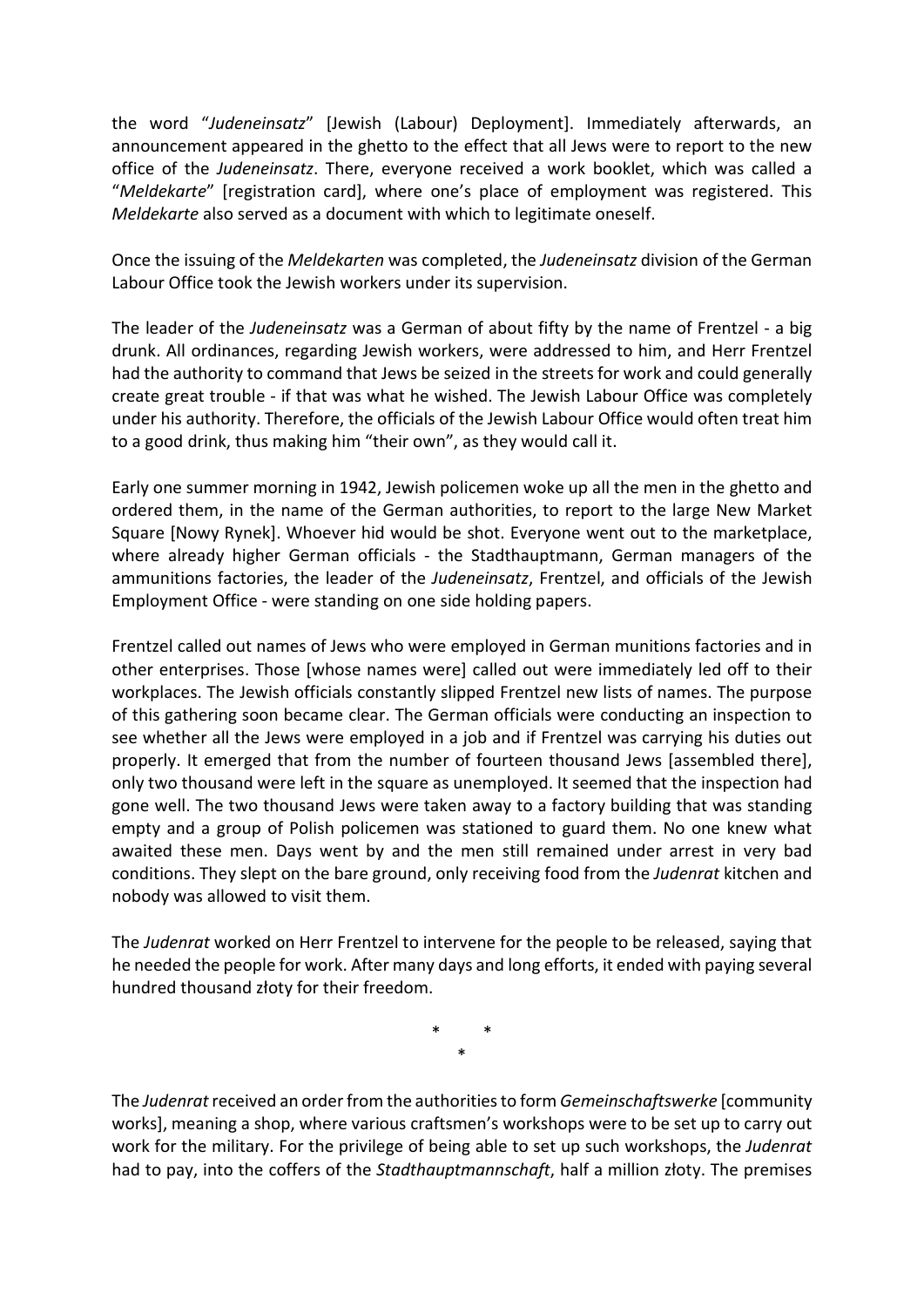for the closed Jewish *Metalurgia* factory was allocated, for which they had to pay the Germans 20,000 złoty a month in rent. All the Jewish craftsmen, with their machinery, were required to place themselves at the shop's disposal.

In order to receive the required money, the Judenrat opened a registration of people, who wished to work in the shop, where work would be done for the German military and where the most secure positions were. Every Jew wanted to have a document which stated that he was employed and was a useful person. For the privilege of being registered as an official, professional workman or labourer in the shop, every person had to pay several thousand złoty. A special commission evaluated how much each one had to pay. People chased vigorously after a place in the shop, and a word was invented - each had to be "covered", viz. to have a workplace. Everyone was seized by a panic - everyone wanted to be "covered". Large sums flowed into the *Judenrat*. People sold everything at home and on their person in order to be "covered" in the shop, which was being organised. Each person, who emerged from the Judenrat with a note, to the effect that he had been registered in the shop, felt fortunate. The registration of shop workers never ended. The Judenrat saw that the registration was a good source of income, and there were always fresh people eager for shop positions.

Finally, the organisers proceeded setting up the shop. Former owners of factories were appointed as directors of the shop. Respected engineers became leaders of the individual workshops. For the offices and storerooms, commercial engineers, former large entrepreneurs and great merchants were appointed. In order to receive these highest of positions in the shop, these people also paid large sums.

The newly-organised shop's first activity consisted of taking the machines from the craftsmen. The shop's smaller officials drove about, with horse and cart, from one craftsman to another, and above all from one tailor to another, in order to take the machines away. As this was done, terrible scenes were played out - there were fistfights between the officials and the craftsmen. After all, the tailor's machine was his source of livelihood. Over the course of his whole life, he had become accustomed to it like to his right hand – he could not part with it. He knew that being "covered" still would not bring him any livelihood. If he was to work in the shop all day for a bit of soup from the kitchen, his family would be forced to starve along with him.

The Judenrat had no other way out. It could not put itself on the side of the Jews. It existed, after all, to carry out the German orders - and the German orders aimed to ruin Jewish life [down] to the ground. The tailor, from whom his machine was taken, was doubly embittered, because it was precisely a Jew who took it from him. It was like that in similar cases. The fact that Jewish officials took from them the last [things they had] by orders of the Germans caused the Jews particular agony. The pain was much greater than if it had been done by the Germans themselves. The German, we knew, was our enemy - but that a Jew should stoke the fire for the Germans with his [own] hands! But, in fact, it was precisely in that, that the refined malice lay, to organise things in such a manner that one Jew should take, from the other, his last [possessions] and bring [them] to the enemy.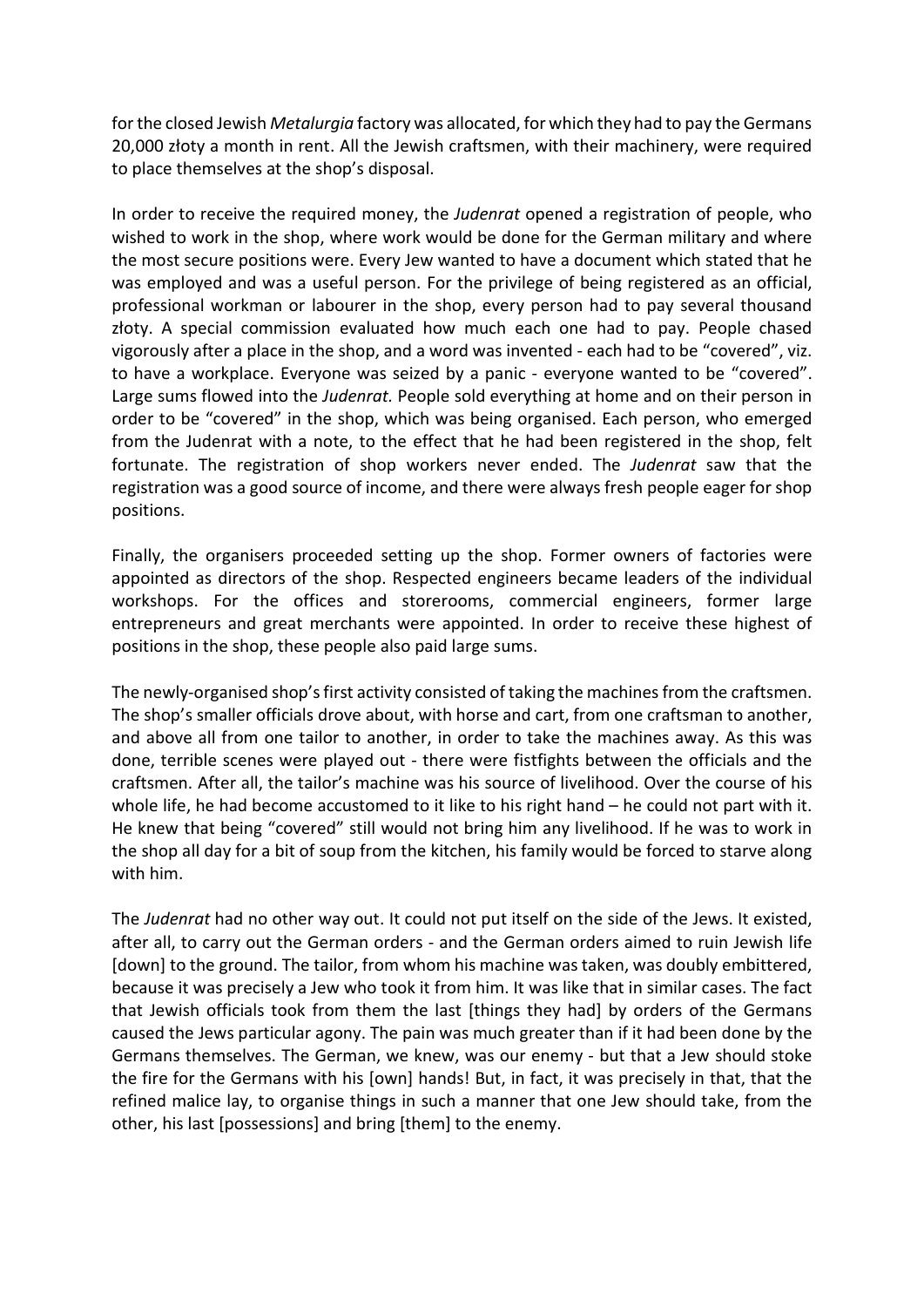The Jewish policemen managed to cope with the stubborn craftsmen by using their rubber truncheons. They took away the machines and delivered them to the shop.

The furriers' workshop on the "Aryan side", which reworked Jewish furs for the military, was also moved into the shop. Other workshops of metalworkers, carpenters etc. were [also] set up there. In the middle of the summer of 1942, the shop began to work.

Most of the people, who paid large sums to get into the shop, were not craftsmen at all, so the workshops could not have been able to exist with them alone. As a result, the craftsmen, from whom the machines had been taken by force, were asked to come work in the shop. They simply forced them to work. A number of non-working people were put around every craftsman, But, despite that, they were still unable to employ the thousands of people from whom the Judenrat had taken money. A system of preferential treatment ensued - wives of Judenrat members and other privileged people sat in the shop by the table and supposedly handed something over to the tailor, whereas actual working women remained outside the shop with the receipts for the paid sums. The *Judenrat* managed to placate them, too, with the explanation that it sufficed for one to have a receipt, and it was not necessary to actually work in the shop.

Many German officials visited the "Gemeinschaftswerke" frequently and observed the organisation, the people and the work. They let the shop leaders give them explanations, who endeavoured to present everything in the best possible manner. The Germans winked at everybody, "Gut…Gut…" Those employed in the shop were glad that the Germans had been convinced of their usefulness, whereas those who were left outside the shop envied those who were "covered".

The application of all means to be "covered" took on a frenzied character, when news reached us from other cities regarding the existence of a "Juden Ausrottung Kommando" [Commando for the Extermination of Jews], which was tasked with sending away all those Jews, who had no employment, to extermination camps.

The Jewish Labour Office was besieged by men and women. Everyone wanted to receive work. But the Labour Office did not have places to employ so many people. There began a trade in workplaces, which were called "placówki" [posts]. People began paying very large sums for a *placówka*, to the point at which they began pushing out people who had already paid for their workplaces. Great scandals took place based upon the grounds of seizing workplaces. Everyone was governed by one panic-stricken desire: "One must be covered!" People paid large sums for a *placówka* in the munitions factories or for a position as an official in the Judenrat. The foremen of the Jewish Labour Office sold placówki and made a great deal of money from this.

The prices for *placówki* rose steadily and it got to a point where one paid thousands for a "broom". A "broom" meant the work of the street sweepers. Every morning and evening, groups of Jews with brooms on their arms marched to the great municipal squares and in front of the governmental offices and cleaned the streets there. This was the lightest work and, after great efforts, it was assigned to the intellectuals. Professors, lawyers, former directors and others marched in files, twice a day, under the leadership of a foreman with